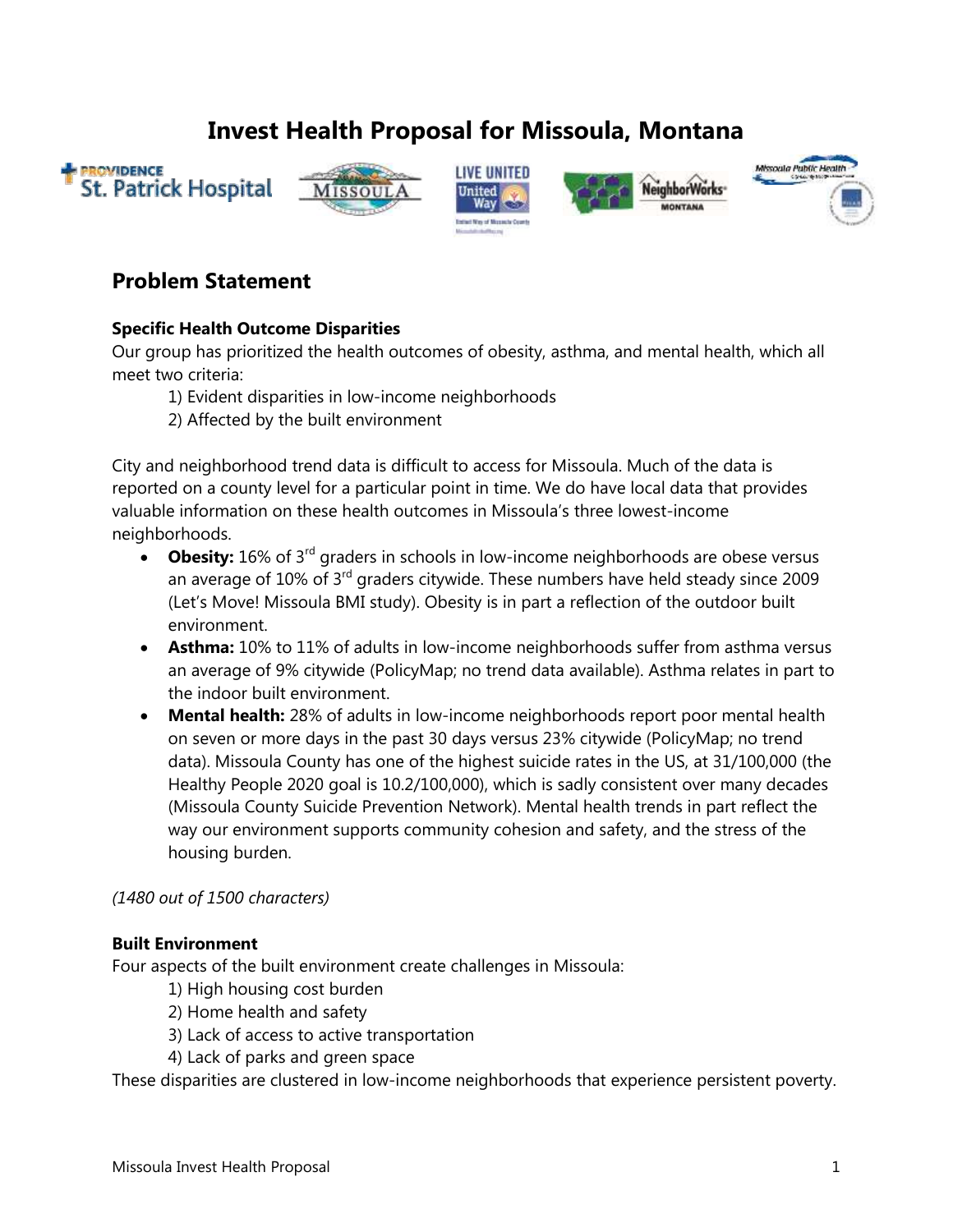**Housing Costs:** High cost of housing and low wages create a financial burden: 55% of renters and 26% of homeowners spend more than 30% of their income on housing. In the past 10 years extremely cost-burdened home owners jumped from 8 to 12% (PolicyMap). Countless health concerns arise from this dynamic. Most factors leading to this cost burden fall outside this project's scope, but it is too crucial to ignore. Current discussions and action on growth and zoning make our influence timely and important.

**Home Health:** In Montana, 14% of homes are substandard or significantly substandard (MT Dept. of Revenue). Health impacts include poor indoor air quality and health and safety hazards, particularly for older residents.

**Active Transportation Access:** Our identified neighborhoods all have sidewalk gaps according to the Missoula Long-Range Transportation Plan**.** Sidewalks are missing along 43% of their streets, compared to 22% in other areas.

**Parks:** Low-income neighborhoods have fewer parks, fewer trees and less access to trails. The city master parks plan shows that our identified neighborhoods have a parks deficit, with 0 to 1.4 parks/1000 people, compared to 3.5/1000 and up for high-income areas.

*(1500 characters out of 1500)*

## **Team Composition**

**Providence St. Patrick Hospital**, part of Missoula since 1873, will serve as our **anchor institution**. One of the city's top five employers, Providence employs 2000+ people. The main campus has expanded and revitalized its low-income neighborhood. Providence has 16 clinics across town. Community benefit spending in 2014 topped \$28 million.

Our team has influence across many sectors: government, health care, business, the University of Montana, and Missoula's vibrant nonprofit network. For example:

- **NeighborWorks Montana** represents **community development**. NWMT is a CDFI that lends funds for buying, building, and retrofitting affordable, safe, and stable housing for low-income people.
- **City of Missoula Development Services** has the support of the mayor, parks department, redevelopment agency, and transportation sector.
- **Missoula City-County Health Department (MCCHD)** encompasses an FQHC (an accredited patient-centered medical home) and collaborates extensively with groups across the community, including the Missoula Urban Indian Health Center, schools, and environmental groups.
- **United Way** is a powerful presence that works closely with nonprofits, business, both hospitals, and the Chamber of Commerce.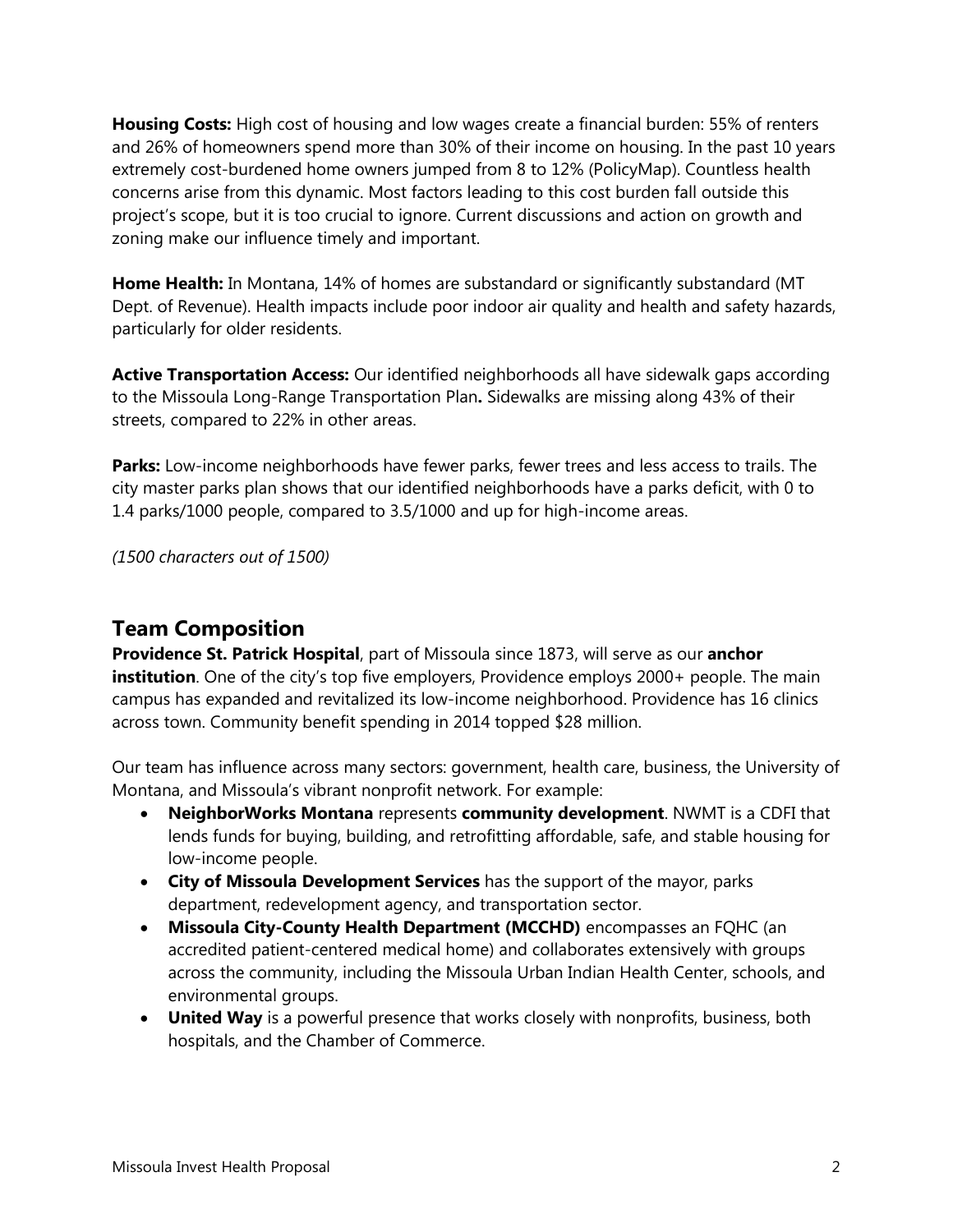All member agencies are leaders in our fields. This effort marks the first time we have worked together as a group. We all work closely with low-income people and communities and engage diverse stakeholders including Native Americans, seniors, and people with disabilities.

*(1487 characters out of 1500)*

## **Local Context**

### **Master Plan and Development Sector**

The City of Missoula growth policy was finalized in November 2015. It serves as the city's comprehensive plan, with a 20-year time horizon and a five-year review cycle. Real estate development is referenced and implicit throughout the plan. Team member Laval Means was one of the city leaders of the planning process, which included broad stakeholder and public engagement. For the first time, wellness was elevated as a core value and goal during planning, and this theme cuts across much of the document. The sections of the plan most relevant to our team are livability, safety and wellness, and housing.

The policy is put into action primarily through city council direction to city departments, but the policy cannot be fully enacted without the ongoing work of a broad range of stakeholders, including the members of this Invest Health team. Laval, our city representative, is thoroughly engaged with this plan. As a team we are committed to supporting and influencing implementation of the growth policy while working toward our goal of health equity for our most vulnerable residents.

In addition to the direct connections to the city development sector, our team has many connections to other development stakeholders including housing developers, commercial property owners, lenders, and residents. We anticipate that the nature of our work with these groups will become more evident as we focus on particular initiatives.

### *(1433 characters out of 1500)*

### **Leverage of Existing Capital Resources**

Considerable community development activity in Missoula means many potential avenues for leveraging resources, far too many to list here. We will identify the resources that are most relevant to our work and have the best potential to make an impact on health disparities.

Our neighborhoods of focus have a variety of city resources available, including some overlap with tax increment financing districts through the Missoula Redevelopment Agency, community development block grant funds for housing and infrastructure rehab and development, and streets/sidewalk plan subsidies. A parks bond passed in 2014 will upgrade existing parks and add a pedestrian and bike bridge along the western perimeter of two of our identified neighborhoods. Two of the neighborhoods are also part of a transportation funding package that will add bike lanes and sidewalks along a busy street corridor that forms their eastern perimeters.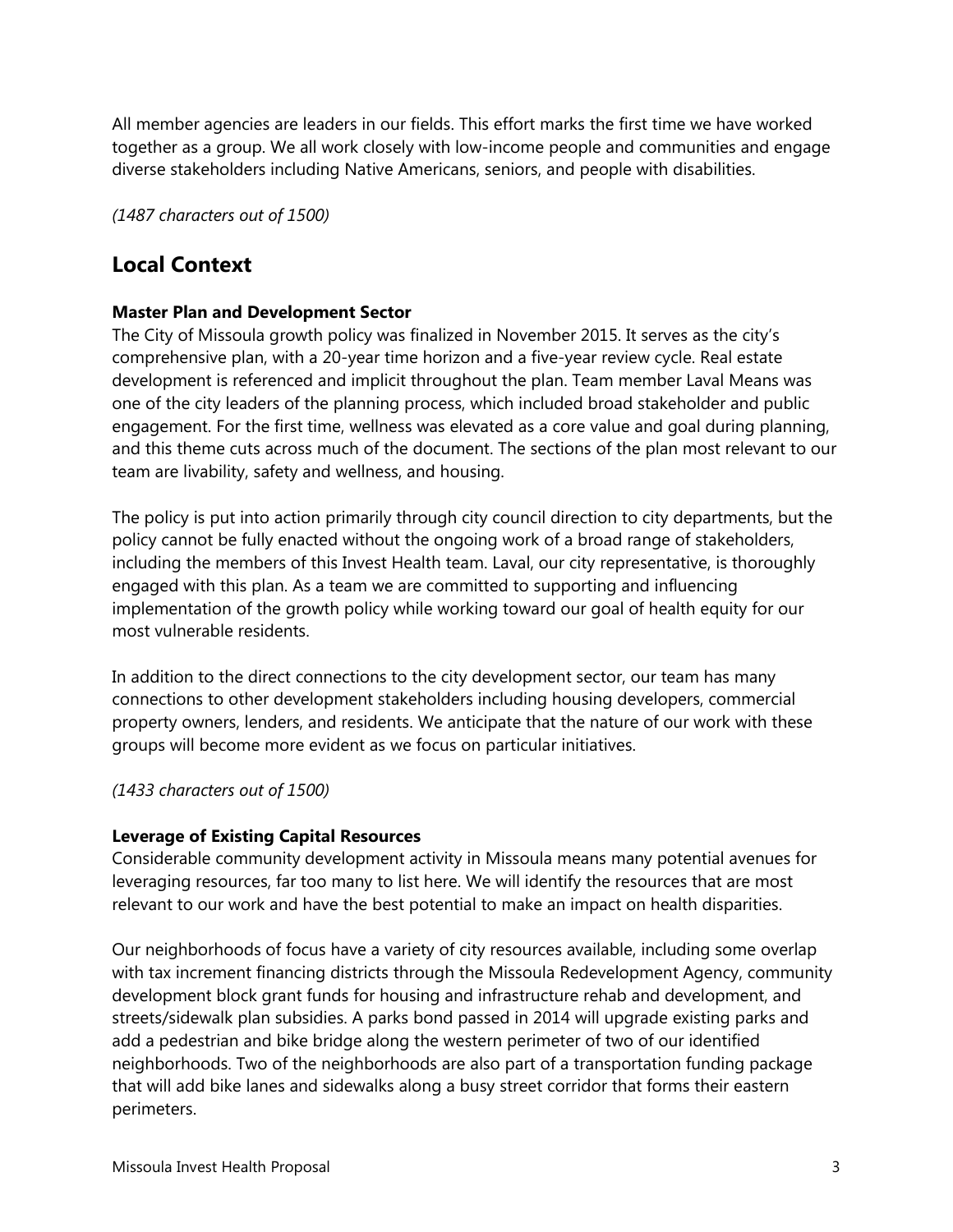MCCHD and St. Patrick Hospital have existing and new health initiatives that could be leveraged, including a home visiting asthma nurse program, the community health needs assessment, and home assessments for Medicare patients.

Multiple new funding streams will support manufactured home rehab and replacement, including resources from a local credit union, the Montana Board of Housing, and the Montana Community Development Corporation. Climate Smart Missoula is also launching a smart summer homes program that will impact rehab efforts for manufactured homes.

### *(1486 characters out of 1500)*

### **Critical Stakeholders or Perspectives**

We are committed to engaging the residents of target neighborhoods, including through neighborhood councils and other key connecting organizations and groups. The city has captured some resident perspective in city neighborhood plans, which we will reference.

Perspectives of low-income residents are particularly important to our work. NeighborWorks and United Way engage low-income community members in their organizations and have a natural interest in this work. We also will develop coordinated campaigns to engage the community through evidence-based participatory methods.

Other stakeholders include:

- Health care entities, including Community Medical Center (the city's second hospital) and Partnership Health Center (the FQHC which operates as part of MCCHD)
- Transportation and trails entities such as the Parks and Recreation, Transportation Planning, and Mountain Line bus company
- Capital resource partners including local lenders, the city grants department, and those mentioned in the preceding section
- Housing organizations such as the Missoula Housing Authority and Homeword
- Organizations that represent Native Americans, seniors, and people living with disabilities; we know these groups are disproportionately represented in the low-income population

We will identify stakeholders who can provide guidance, insight, and interpretation of local data to ensure high-impact work with the most return on our investment.

*(1441 characters out of 1500)*

## **Vision and Impact**

### **Aspects of Built Environment We Seek to Change or Improve**

Our goal is to improve the affordability and accessibility of healthy homes and healthy behaviors through changes to the built environment, including individual homes (indoor air quality and weatherization), transportation, trails, and parks. Our focus is on improvements that will positively affect health outcomes related to asthma, obesity, and mental health.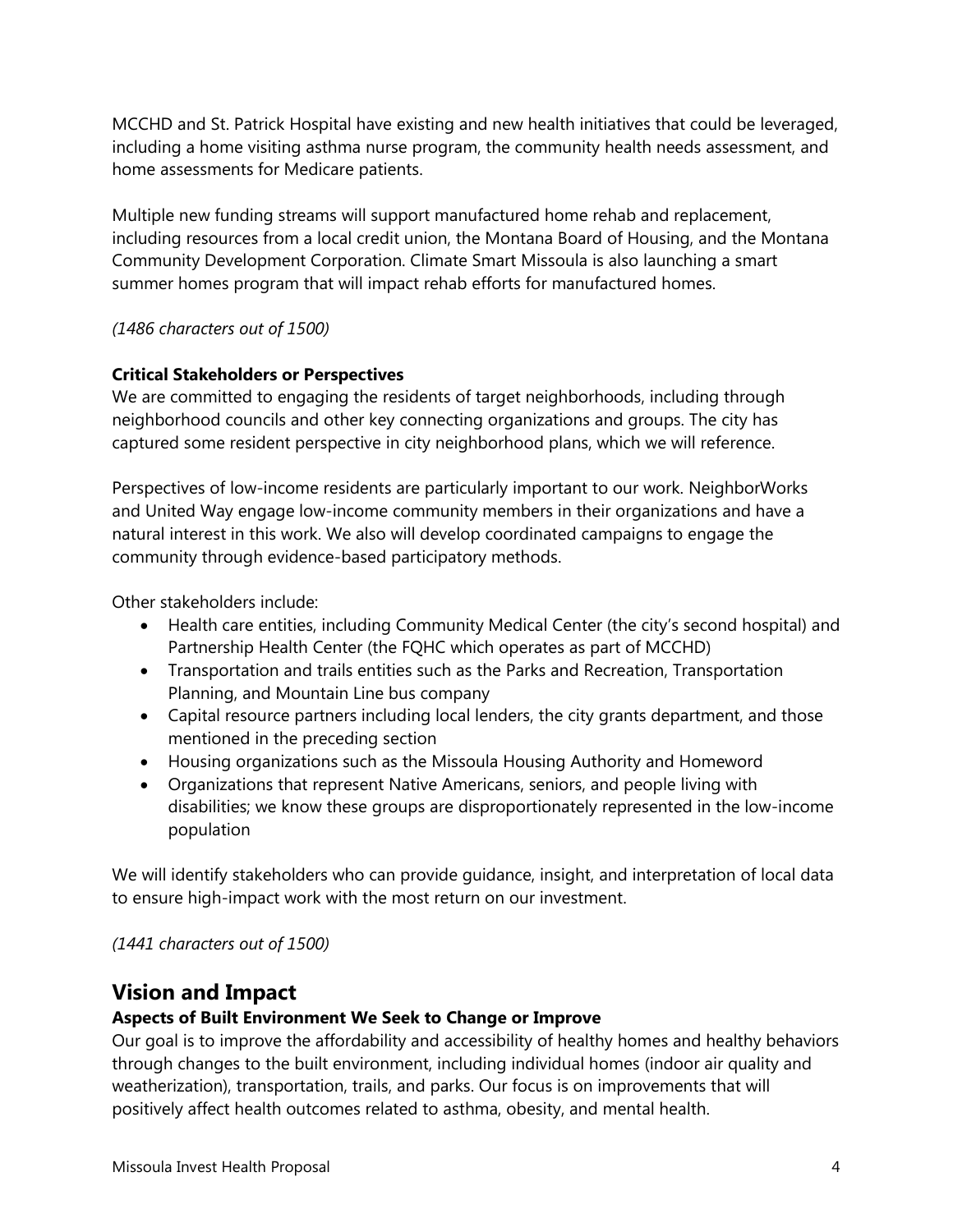We have identified our three lowest-income neighborhoods as possible areas to focus our work. Northside/Westside, River Road, and Franklin to Fort are areas of persistent poverty, meaning that for 30 years – from 1980 to 2010 – 20% of more of the population was living in poverty. Data through 2014 shows no improvement in these numbers (PolicyMap, ACS 2010-2014). These areas are our highest-need neighborhoods, no matter what yardstick is used – health outcomes, income, school data, crime data, even dog bites. Within these areas we would also identify smaller pockets of high poverty – for example, certain trailer parks or specific blocks – to pilot more targeted changes to the built environment that can improve health outcomes for residents.

Our team will coordinate with existing efforts. We know that ongoing efforts are often disconnected from each other. For example, in the River Road neighborhood the city is developing bikeable and walkable streets and improving lighting. Meanwhile, residents of a trailer park are working to improve lighting and rehabbing homes, and Climate Smart Missoula and other groups are developing home rehab programs. All these groups understand the role of their work in improving resident health, but efforts are not currently linked to one another. Collaboration could help all groups better meet their goals and increase positive health impacts for residents.

In other situations, we can bring health impact considerations to the table. In the Franklin to Fort neighborhood, a recent school bond initiative means that the neighborhood elementary school will be rebuilt, starting this summer. Just down the street, a park will be improved in 2017, part of the city's plan to address the neighborhood's park deficit. Our team members from Let's Move! Missoula and city development services give us the opportunity to bring health impact considerations to both of these projects. Design of these projects is well underway, but there are still opportunities to influence implementation, community engagement, and education.

The desirability of locations close to Missoula's inner core has put significant development pressure on our targeted low-income neighborhoods. This pressure is increased by the growth policy. We need strategies to minimize displacement while also improving existing housing conditions.

In the longer term, we want to help agencies integrate tools such as Health Impact Assessments into the way planning and development happens in Missoula.

*(2869 characters out of 3000)*

### **Change Residents Can See, Touch and Feel**

#### *Built environment addresses obesity*

You wake up on a sunny day in your new rent-subsidized apartment. Great day for a walk to work – the new trail is a peaceful way to reach the bus. The kids take the trail to school too, past the park on the next block. In the old place the kids didn't go outside much.